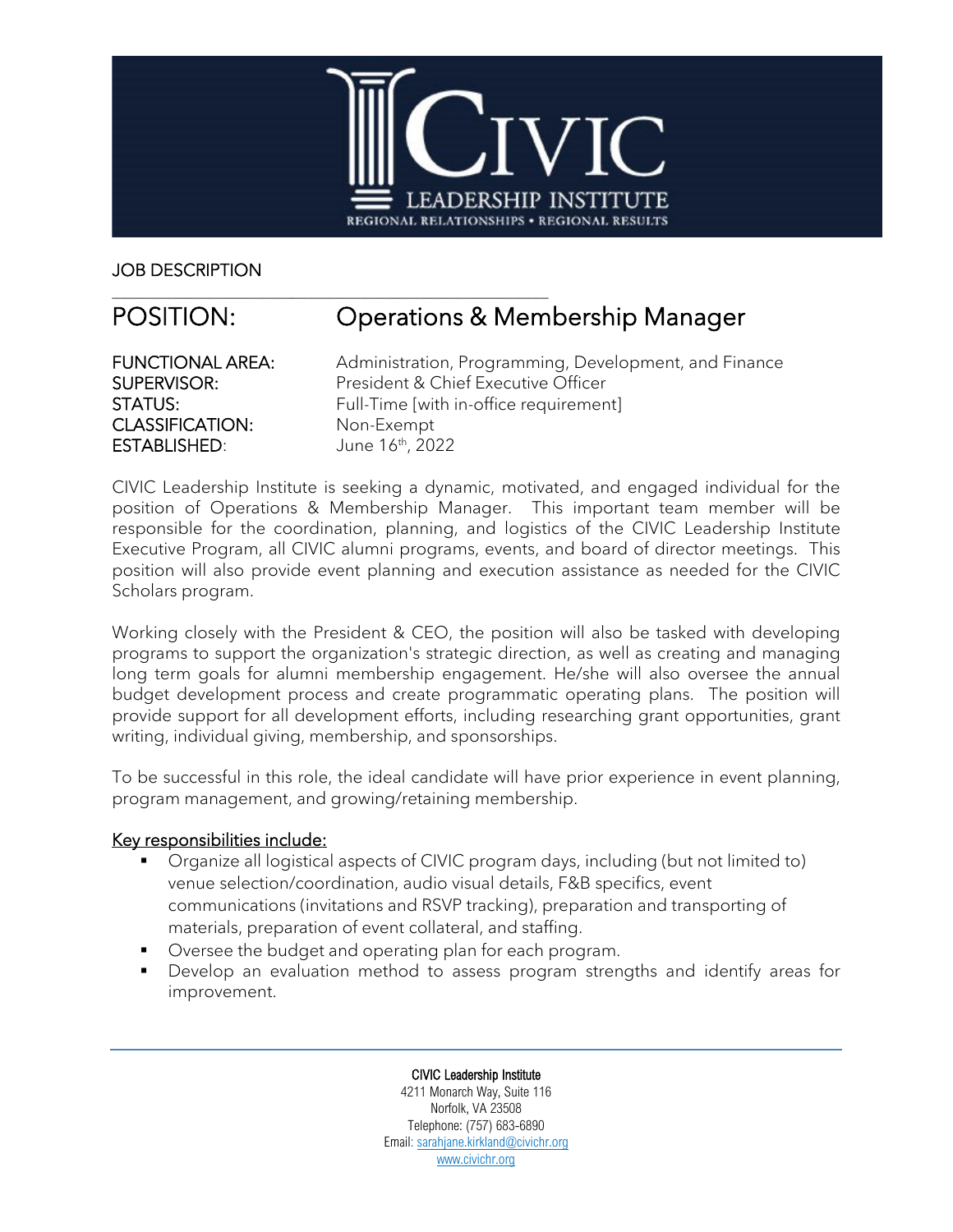

- Work closely with the President & CEO to help develop innovative programs to support the strategic direction of the organization.
- Assist the President & CEO with executive direct mail and email solicitations, including content development.
- Assist the CIVIC Scholars Program with marketing and communications strategy.
- Manage the fundamental components of CIVIC's alumni membership program; work closely with CIVIC's President & CEO to strategically engage/encourage participation of more than 1,000 alumni.
- **Track annual giving along with engagement results; adjust strategies, produce progress** reports to maximize efforts and create a foundation for stronger future philanthropic and engagement.
- **Prepare member/donor/sponsor acknowledgements.**
- **Prepares and proofreads a variety of correspondence**
- Maintain/update the CIVIC alumni and CIVIC stakeholder database.
- Demonstrate aptitude for the technology of today's office environment; demonstrate proven ability to maintain a working knowledge of deployed office-specific equipment and software once adequately trained. Competency in Microsoft applications including Word, Excel, and Outlook.

#### Qualifications:

- **Proven experience executing professional events and programs.**
- Bachelor's degree or equivalent work experience required in managing annual giving/membership appeals, direct mail campaigns, or related fundraising efforts.
- Excellent verbal and strong written communications skills. The candidate must be a dynamic and energetic individual who can communicate with internal and external stakeholders.
- Adept at working well in a small-team environment.
- Demonstrated "self-starter" who is comfortable working with minimal supervision.
- Some evening and weekend work required.
- **Possess flexibility to accommodate changing priorities and deadlines.**
- Access to reliable personal transportation.
- Ability to occasionally lift and carry up to thirty pounds.

#### CIVIC Leadership Institute

4211 Monarch Way, Suite 116 Norfolk, VA 23508 Telephone: (757) 683-6890 Email: [sarahjane.kirkland@civichr.org](mailto:sarahjane.kirkland@civichr.org) [www.civichr.org](http://www.civichr.org/)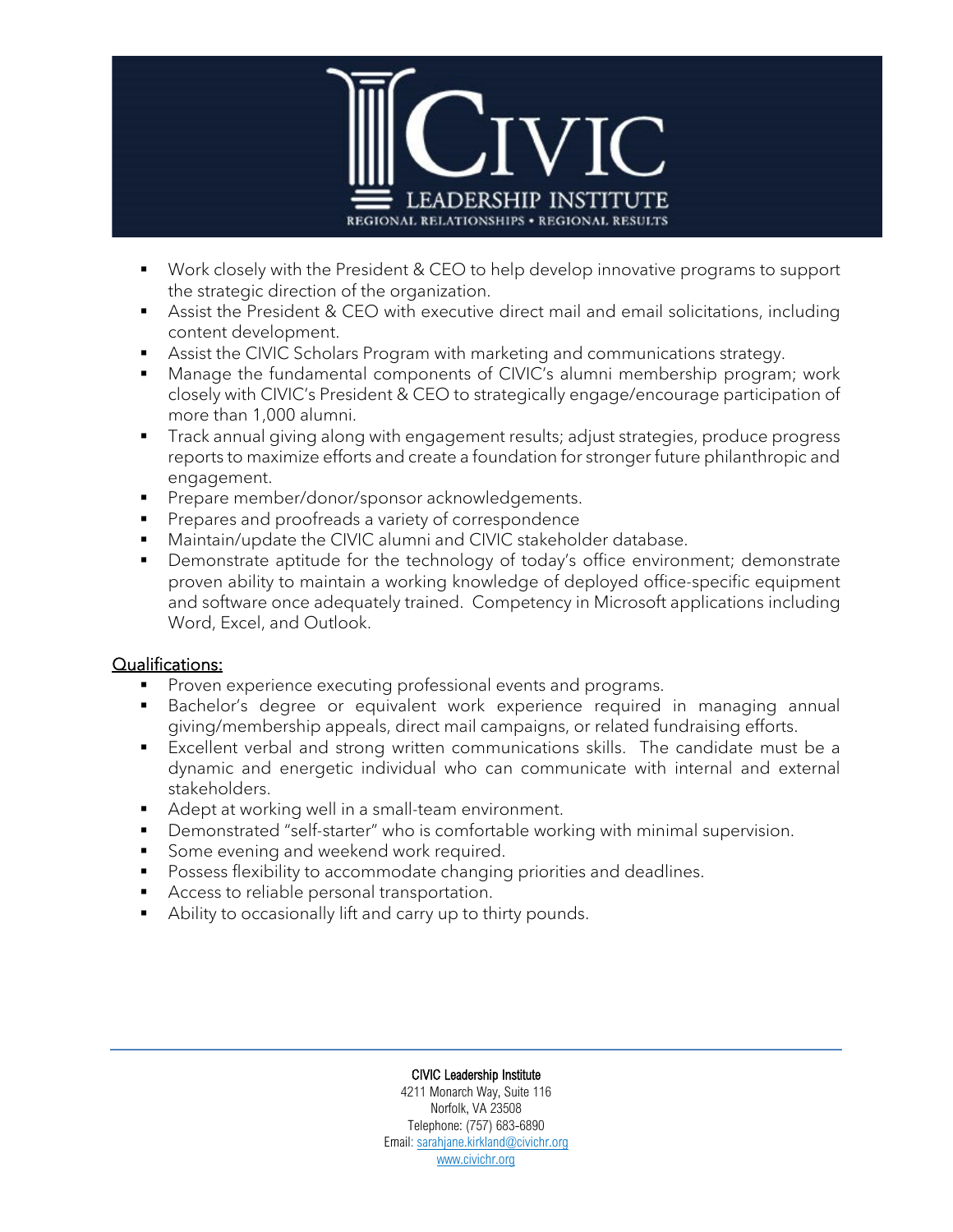

#### Other responsibilities include:

- Provide direct support to the President & CEO, maintaining strict confidentiality at both internal and external levels.
- Assist with maintaining the central staff calendar, scheduling appointments with accuracy and timely follow-up.
- Assist with all board and committee meetings, including scheduling, logistical planning, preparation and distribution of materials, and transcription of notes.
- Maintain/update contact information on board members and board committee members.
- **Cordially greet and direct visitors to the CIVIC Leadership Institute offices, providing** them with appropriate hospitality and announcing their arrival to the involved staff members.
- **Professionally answer and correctly direct phone calls, applying good judgement in** when to transfer phone calls or take messages.
- Assist with processing and distributing all incoming mail on a daily basis.
- Assist with processing all outgoing mail by COB daily.
- **Provide clerical and logistics support to CIVIC's functional areas as needed, to include** processing bank deposits within not longer than forty-eight hours of receipt.

## CIVIC Leadership Institute offers eligible employees the following benefits:

- 18 paid holidays
- Generous Paid Time Off plan
- **Paid parking at Old Dominion University**

To apply for this position, please submit a resume with cover letter using the online system: <https://www.civichr.org/about/career-opportunities/>

### Review of applications will begin on July 1, 2022 and will continue until the position is filled.

### About CIVIC Leadership Institute:

CIVIC was founded in 1996 when several key individuals recognized the need to broaden and diversify the region's community leadership. Today, CIVIC has grown into an exceptional network of over 1,000 highly accomplished, connected, civic-minded leaders willing to step up to the exciting work of making Hampton Roads the best it can be. Many of our alumni are serving in capacities both at the city and county levels, as well as the statewide level. Our organization

#### CIVIC Leadership Institute

4211 Monarch Way, Suite 116 Norfolk, VA 23508 Telephone: (757) 683-6890 Email: [sarahjane.kirkland@civichr.org](mailto:sarahjane.kirkland@civichr.org) [www.civichr.org](http://www.civichr.org/)